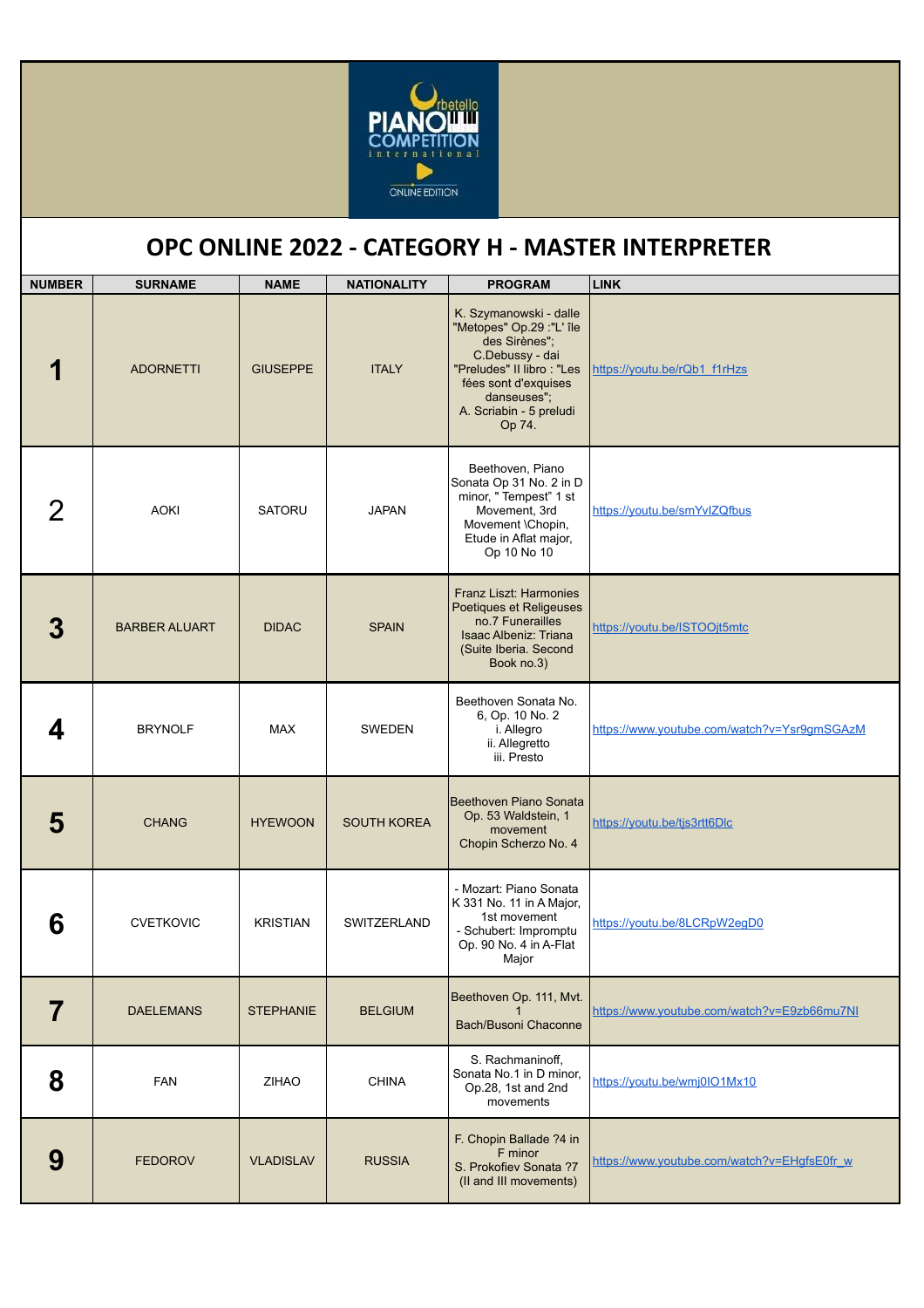| 10 | <b>FEDOSEEVA</b>  | <b>ALINA</b>     | <b>RUSSIA</b>      | P. Tchaikovsky Dumka<br>(Russian Village Scene)<br>Op.59 \F. Liszt<br>Transcendental Étude<br>n10 in F minor<br>Skriabin Two poems op.<br>69<br>A. Skriabin Poeme "Vers<br>la flamme" op. 72 | https://youtu.be/wi6CMGTicLk                |
|----|-------------------|------------------|--------------------|----------------------------------------------------------------------------------------------------------------------------------------------------------------------------------------------|---------------------------------------------|
| 11 | <b>FIORENTINO</b> | <b>GREG</b>      | <b>U.S.A</b>       | Selections from<br>Fantasiestücke, Op. 12,<br>by Robert Schumann<br>I. Des Abends<br>II. Aufschwung<br>III. Warum?<br>IV. Grillen<br>V. In der Nacht                                         | https://youtu.be/9QWyRG_Rb9g                |
| 12 | <b>FUJIWARA</b>   | <b>NAOYA</b>     | <b>JAPAN</b>       | Bach Die Kunst der<br>Fuge Kontrapunktes 1<br>BWV1080 \Schubert<br>Klavier Sonate Nr.21<br>D960 1Satz                                                                                        | https://youtu.be/TkYBeYr74dA                |
| 13 | <b>GOTT</b>       | <b>STEPHEN</b>   | <b>UK</b>          | Bach Toccata in E minor<br>BWV 914 \ Toccata, Un<br>Poco Allegro (a 4 voci),<br>Adagio, Allegro - Fuga<br>(a 3 voci.)<br>Liszt St. François<br>d'Assise: La prédication<br>aux oiseaux       | https://youtu.be/VZSXms57uQs                |
|    | GU                | <b>JANE</b>      | U.S.A              | Bach - Prelude and<br>Fuge BWV 874<br>Beethoven - Sonata Op.<br>10 No.3, 1st Movement<br>Prokofiev - Sonata Op.                                                                              | https://www.youtube.com/watch?v=a5qgjrT4E7w |
|    |                   |                  |                    |                                                                                                                                                                                              | https://youtu.be/cuEwG5o2i4U                |
|    |                   |                  |                    | 82 No.6, 1st Movement                                                                                                                                                                        | https://youtu.be/ppfebalEw9E                |
| 15 | <b>GYURO</b>      | <b>DAVID</b>     | <b>HUNGARY</b>     | Beethoven: Sonata E flat<br>major Op. 7 I.-III.-IV.<br>Part                                                                                                                                  | https://youtu.be/hj8llkcv_Go                |
| 16 | <b>HAN</b>        | <b>MINJI</b>     | SOUTH KOREA        | F.Chopin Etude Op.25,<br>no.10<br>H.Villa - Lobos Ciclo<br><b>Brasileiro</b>                                                                                                                 | https://www.youtube.com/watch?v=S4RqqxTRqLM |
|    |                   |                  | <b>SOUTH KOREA</b> | F. Chopin Ballade Op.47<br>No.3 in A-flat Major.                                                                                                                                             | https://www.youtube.com/watch?v=IBn47PRDBYU |
| 17 | <b>HONG</b>       | <b>CHANGGEUN</b> |                    | F. Chopin Etude Op.10<br>No.5 G-flat Major.                                                                                                                                                  | https://youtu.be/MuRpp7LfO3A                |
| 18 | <b>HUANG</b>      | <b>GUAN</b>      | <b>CHINA</b>       | 1. Mozart-Sonata No.3<br>in B flat Major, K.281<br>(2nd, 3rd movement)<br>2. Ravel-Sonatine                                                                                                  | https://youtu.be/chARnvxn0u0                |
| 19 | <b>JEON</b>       | <b>SEOYEONG</b>  | <b>SOUTH KOREA</b> | S.Prokofiev Piano<br>Sonata No.7 in B-flat<br>major, Op.83, Stalingard                                                                                                                       | https://youtu.be/G6C_lliASxY                |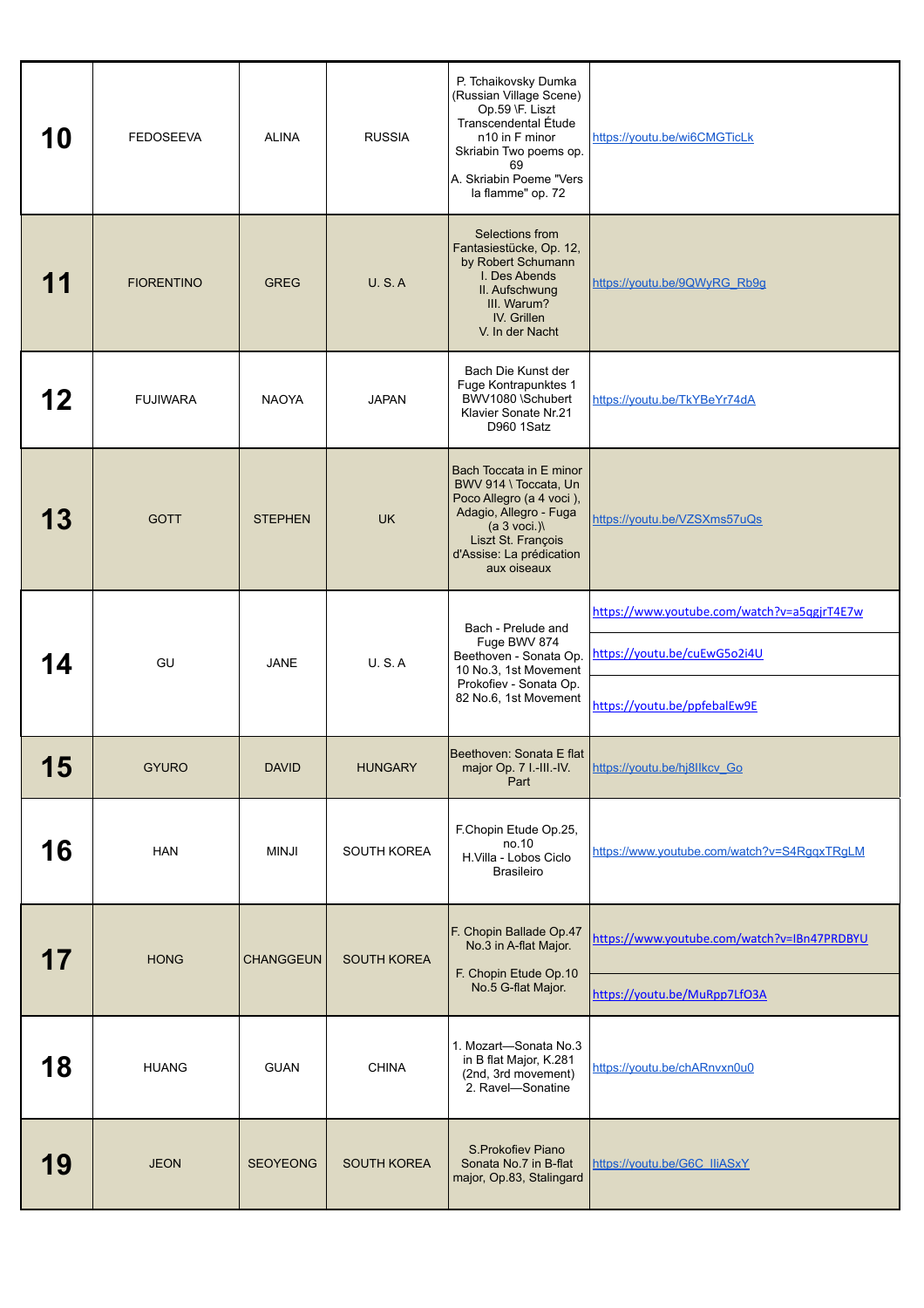| 20 | <b>JEONG</b>  | <b>CHIKOOK</b>                   | SOUTH KOREA        | R.Schumann: Drei<br>Fantasiestücke Op.111<br>\1. Sehr rasch, mit<br>leidenschaftlichem<br>Vortrag \2. Ziemlich<br>langsam \3. Kräftig und<br>sehr markirt \ J.Haydn:<br>Sonata in C major Hob<br>XVI:50 1st movement -<br>Allegro | https://www.youtube.com/watch?v=DFR6AGhxH44 |
|----|---------------|----------------------------------|--------------------|-----------------------------------------------------------------------------------------------------------------------------------------------------------------------------------------------------------------------------------|---------------------------------------------|
| 21 | <b>JIN</b>    | <b>HYESEON</b>                   | <b>SOUTH KOREA</b> | W.A. Mozart - Piano<br>Sonata in B-flat major,<br>K.281, 1st movement \<br>F. Liszt - Sonetto 104<br>del Petrarca \ F. Liszt -<br><b>Tarantella</b>                                                                               | https://youtu.be/yXw9rqYm1B0                |
| 22 | <b>KIM</b>    | <b>JOOKHYUN</b>                  | SOUTH KOREA        | Carl Vine - Piano sonata<br>No.1                                                                                                                                                                                                  | https://youtu.be/olJK3xNYbpw                |
| 23 | <b>KANG</b>   | <b>SUNGWOOK</b>                  | <b>SOUTH KOREA</b> | J.S. Bach Prelude and<br>Fugue in d-sharp minor<br>BWV.877 \ W.A. Mozart<br>Piano Sonata in a minor<br>K.310 - 1st movement \<br>F. Liszt Transcendental<br>Etude No.2 \ E.<br>Granados 'Los<br>Requiebros'                       | https://youtu.be/4PYpeUHtrvM                |
| 24 | <b>KIM</b>    | <b>DAEHWAN</b>                   | <b>SOUTH KOREA</b> | I. stravinsky - Trois<br>mouvements de<br>Petrouchka \ J. Brahms<br>Intermezzo in A Minor<br>Op.118 No.1                                                                                                                          | https://youtu.be/MNFMtKXFI9o                |
| 25 | <b>KIM</b>    | <b>JINHYEON</b>                  | <b>SOUTH KOREA</b> | Sergei Rachmaninoff<br>Sonata No.2 in b flat<br>minor, Op.36                                                                                                                                                                      | https://youtu.be/CTDkkeQJjzw                |
| 26 | <b>KIM</b>    | <b>JULIAN</b><br><b>JAEYOUNG</b> | SOUTH KOREA        | Brahms variations on a<br>theme by Paganini<br>Book. II<br>Ravel Gaspard de la nuit<br>"Scarbo"                                                                                                                                   | https://youtu.be/nNwVOuGni6c                |
| 27 | <b>KOJIMA</b> | <b>KENICHIRO</b>                 | <b>JAPAN</b>       | Blumenfeld: Etude for<br>the left hand alone, Op.<br>36 \ Bartok: Etude for<br>the left hand alone\<br>Schulhoff: The 3rd Suite<br>(for Piano left Hand) 1,<br>Preludio & 5, Finale                                               | https://youtu.be/S5NjwbaFO1Q                |
| 28 | LEE           | MEEJEE                           | SOUTH KOREA        | H.Dutilleux<br>Piano Sonata Op.1<br>Choral et Variations                                                                                                                                                                          | https://youtu.be/zxAWFfZYfOE                |
| 29 | <b>LEE</b>    | YOUNGSUN                         | SOUTH KOREA        | S. Prokofiev Piano<br>Sonata No.6 in A Major,<br>Op.82 1st, 4th mvt.                                                                                                                                                              | https://youtu.be/K-WKh5FAqlY                |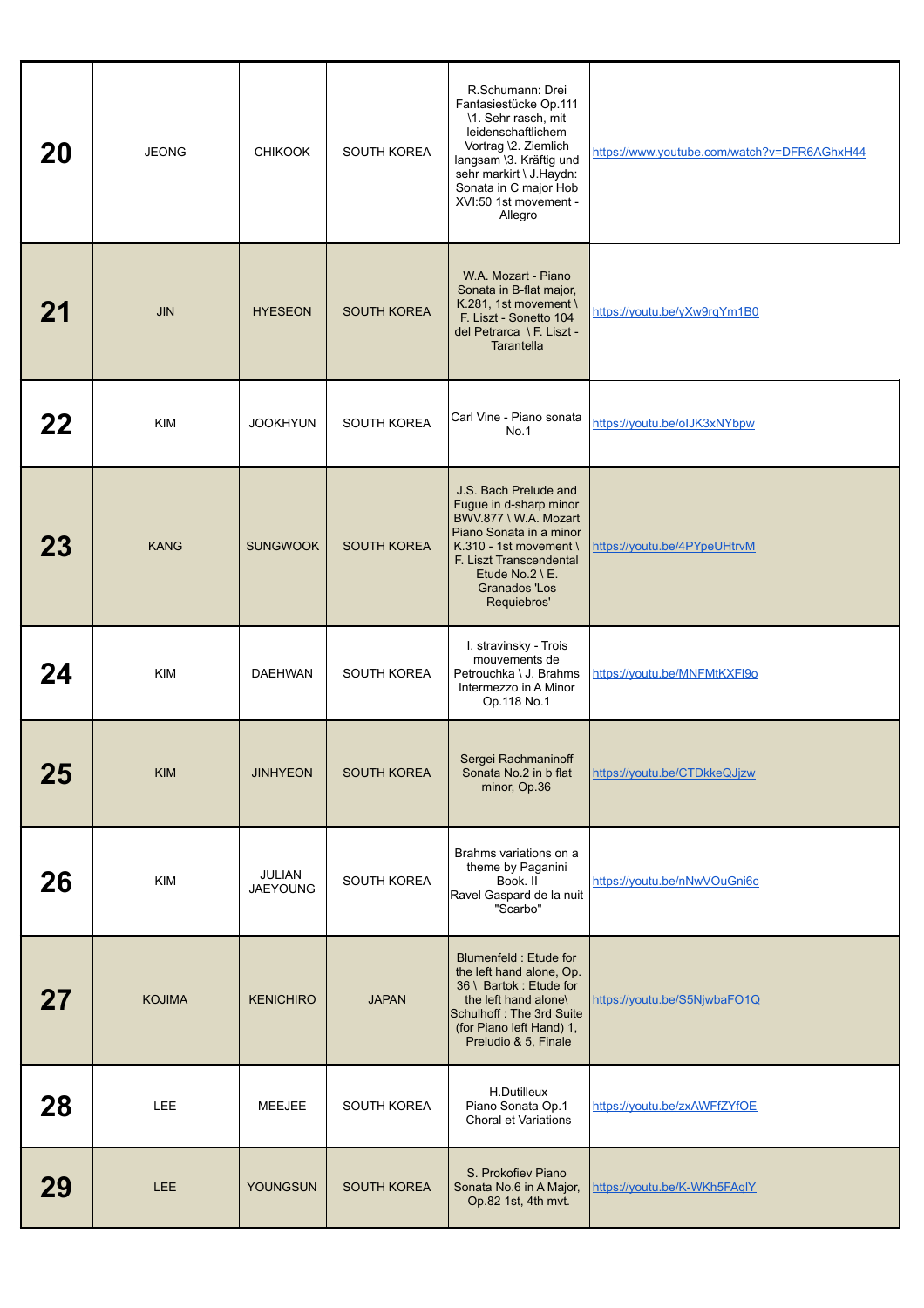| 30 | LEI                    | YAJING            | <b>CHINA</b>  | 1. Jan Ladislav<br>Duseek-the 1st<br>movement of the Sonata<br>in f minor, Op.77.<br>2. Cecile Chaminade-<br>Arabesques, Op.61.                                                                                           | https://youtu.be/fdFBtXPiiNQ                                         |
|----|------------------------|-------------------|---------------|---------------------------------------------------------------------------------------------------------------------------------------------------------------------------------------------------------------------------|----------------------------------------------------------------------|
| 31 | LETO, JR.              | <b>BRUCE</b>      | U.S.A         | The Spruce - Jean<br>Sibelius \Dans Le Parc -<br>Curt Cacioppo \ Hal's<br>Reprise - Curt Cacioppo<br><b>\ Oiseaux Tristes -</b><br><b>Maurice Ravel</b>                                                                   | https://www.youtube.com/watch?v=LiRrR3f-vj4                          |
| 32 | $\mathsf{L}\mathsf{I}$ | <b>JING</b>       | <b>CHINA</b>  | 1. Hani Love Song<br>composed by ZHAO,<br>Zhang. (b. 1964). \<br>Andante Spianato and<br>Grande Polonaise, Op.<br>22 by Frédéric CHOPIN.                                                                                  | https://youtu.be/N3CBLRz_zu8                                         |
| 33 | <b>LIANG</b>           | <b>MING</b>       | <b>CHINA</b>  | Fantasy in b minor, op.<br>28 by Alexander<br>Scriabin                                                                                                                                                                    | https://youtu.be/ErWqk-9adnQ                                         |
| 34 | <b>LIANG</b>           | YUNG-HUI          | <b>TAIWAN</b> | Strauss-Godowsky<br>Symphonic<br>Metamorphosis on "die<br>Fledermaus" \J.Brahms<br>Variations on a theme of                                                                                                               | https://youtu.be/gxcwowvmTVA                                         |
| 35 | <b>LIN</b>             | <b>JIUN-TING</b>  | <b>TAIWAN</b> | 1. J.S. Bach-the well<br>tempered clavier book 1<br>in d minor BWV 851\2.<br>F.Chopin-Etude in a<br>minor Op.25 No.11<br>"Winter Wind" \ 3. F.<br>Liszt-Transcendental<br>Etude No.4 "Mazeppa"                            | https://youtube.com/playlist?list=PLDj8qCFvgoAfc-Z7kR17hW4Vi_8aHDO0N |
| 36 | LU                     | <b>I-SHAN</b>     | <b>TAIWAN</b> | 1. Sergei Rachmaninoff :<br>Etudes Tableaux Op. 39,<br>No. 1 in C-Minor<br>2. Bela Bartok: Out of<br>Doors, Sz. 81<br>I. With Drums and Pipes<br>II. Barcarolle<br>III. Musettes<br>IV. The Night's Music<br>V. The Chase | https://youtu.be/fvc-uOBRHoQ                                         |
| 37 | <b>MACH</b>            | <b>DAVID</b>      | <b>U.S.A</b>  | Piano Sonata (1990) -<br>Carl Vine 1st myt \<br>Sonata No. 3 b minor,<br>op. 58 - Frédéric Chopin                                                                                                                         | https://youtu.be/spiDAq-7Cxk                                         |
|    |                        |                   |               | I. Allegro maestoso                                                                                                                                                                                                       | https://youtu.be/WcR4KhVYUnY                                         |
| 38 | <b>MOON</b>            | SOPHIE<br>SONGHEE | SOUTH KOREA   | 1. Johann Sebastian<br>Bach, Prelude and<br>Fugue No.6 in D minor,<br>BWV 875 \2. Robert<br>Alexander Schumann,<br>Fantasie in C Major Op.<br>17, 1st mov. \3. Sergei<br>Rachmaninoff, Etude<br>Tableaux Op.39 No.6,      | https://youtu.be/4xwDbSb83OY                                         |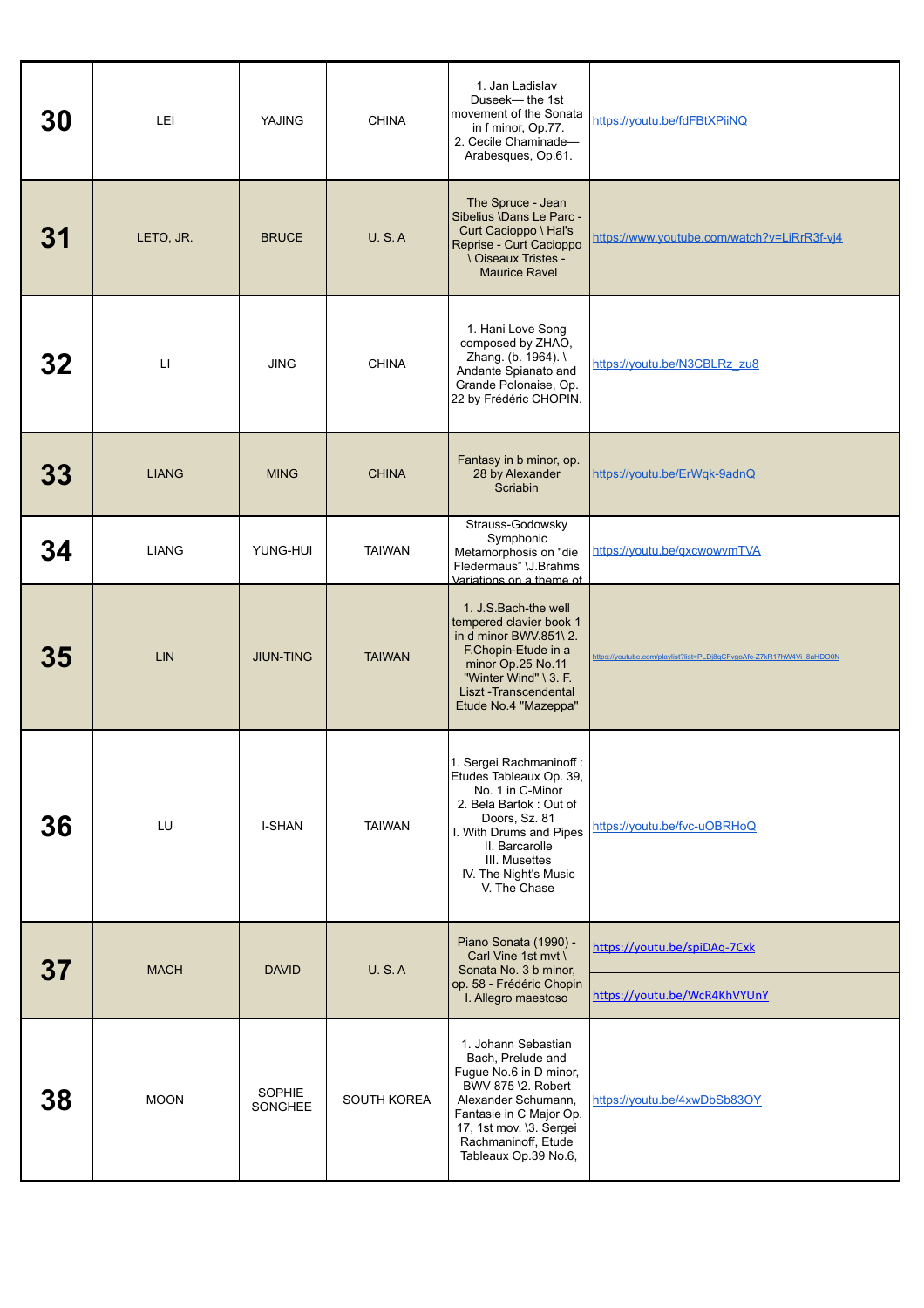| 39 | <b>NUCERA</b>    | <b>ANTONIO</b><br><b>GIUSEPPE</b> | <b>ITALY</b>       | Brahms: op. 118 n. 2<br>Chopin: Nocturne op. 48<br>n. 1, Polonaise op. 40 n<br>1                                                                                                                                                       | https://youtu.be/YkXkvZRMXoE                                                                                                              |
|----|------------------|-----------------------------------|--------------------|----------------------------------------------------------------------------------------------------------------------------------------------------------------------------------------------------------------------------------------|-------------------------------------------------------------------------------------------------------------------------------------------|
| 40 | <b>PAK</b>       | <b>HYEJIN</b>                     | SOUTH KOREA        | F. Chopin Impromptu<br>No. 2 in F-sharp Major,<br>Op. 36<br>L. V. Beethoven Piano<br>Sonata Op. 10 No. 3 1st<br>movement<br>C. Debussy L'isle<br>Joyeuse                                                                               | https://youtu.be/bbhpMGcvd2c                                                                                                              |
| 41 | <b>PARK</b>      | <b>TAEWON</b>                     | <b>SOUTH KOREA</b> | 1. Liszt Mephisto Walts<br>No.1 S.514<br>2. Liszt La campanella                                                                                                                                                                        | https://www.youtube.com/watch?v=jA7vH3CCE40<br>https://www.youtube.com/watch?v=aluRDCIZOMQ                                                |
| 42 | <b>PARK</b>      | <b>JIEUN</b>                      | <b>SOUTH KOREA</b> | F. Chopin Etude Op. 10<br>No. 2 \ A. Scriabin Etude<br>Op. 8 No. 10 \M. Ravel<br>Gaspard de la Nuit 1.<br>Ondine \F. Chopin<br>Ballade No. 4 in F minor,<br>Op. 52                                                                     | https://youtu.be/fB3y2oex1Gk                                                                                                              |
| 43 | <b>PARK</b>      | <b>MINHEE</b>                     | <b>SOUTH KOREA</b> | Mozart Piano Sonata B<br>flat Major K.281,<br>Chopin Etude Op.25 No.<br>3                                                                                                                                                              | https://www.youtube.com/watch?v=JOznAZ1YI0A                                                                                               |
| 44 | <b>PARK</b>      | <b>HYEJIN</b>                     | <b>SOUTH KOREA</b> | F. Liszt- Rhapsodie<br>espagnole<br>Scriabin- Etude op.42<br>No.5                                                                                                                                                                      | https://youtu.be/d704SnYCyww                                                                                                              |
| 45 | <b>PARK</b>      | <b>YESEUL</b>                     | <b>SOUTH KOREA</b> | I.Stravinsky The Firebird                                                                                                                                                                                                              | https://youtu.be/kVOXBPL0jOU                                                                                                              |
| 46 | <b>PEDEMONTE</b> | <b>BENJAMIN</b>                   | <b>BELGIUM</b>     | Alberto Ginastera:<br>Danzas Argentinas (1 e<br>2) \ Isaac Albeniz: Iberia<br>book II (Rondena) \<br>Astor Piazzolla: Milonga<br>del angel (piano<br>arrangement)                                                                      | https://www.youtube.com/watch?v=nyH9O05LWfc<br>https://www.youtube.com/watch?v=HGxNnE4iVo8<br>https://www.youtube.com/watch?v=ngQNBz9e8GU |
| 47 | <b>SAIENKO</b>   | <b>DANYLO</b>                     | <b>UKRAINE</b>     | Haydn - Sonata C minor<br>hobXVI (First mov.)\<br>Chopin - Mazurka op. 30<br>no. 1 \no. 4 C scharp<br>minor \s .Rachmaninow<br>Prelude op. 23 no. 7, op.<br>32 no. 2<br>Rachmaninow - Etude<br>Tabloeux D Major op 39<br>no. 9 (10:12) | https://youtu.be/cvwcJ_13nRk                                                                                                              |
|    | <b>SALEMI</b>    | <b>DAVIDE</b><br><b>VINCENZO</b>  | <b>ITALY</b>       | Chopin, Etude Op. 10<br>Op. 1\ Liszt, Leggenda<br>di S. Francesco di Paola<br>che cammina sulle onde<br>\Bach, Preludio e Fuga<br>No. 5                                                                                                | https://www.youtube.com/watch?v=58j3tTZl5hl<br>https://youtu.be/e8XEm6yCptw<br>https://youtu.be/6d6le8BKNPI                               |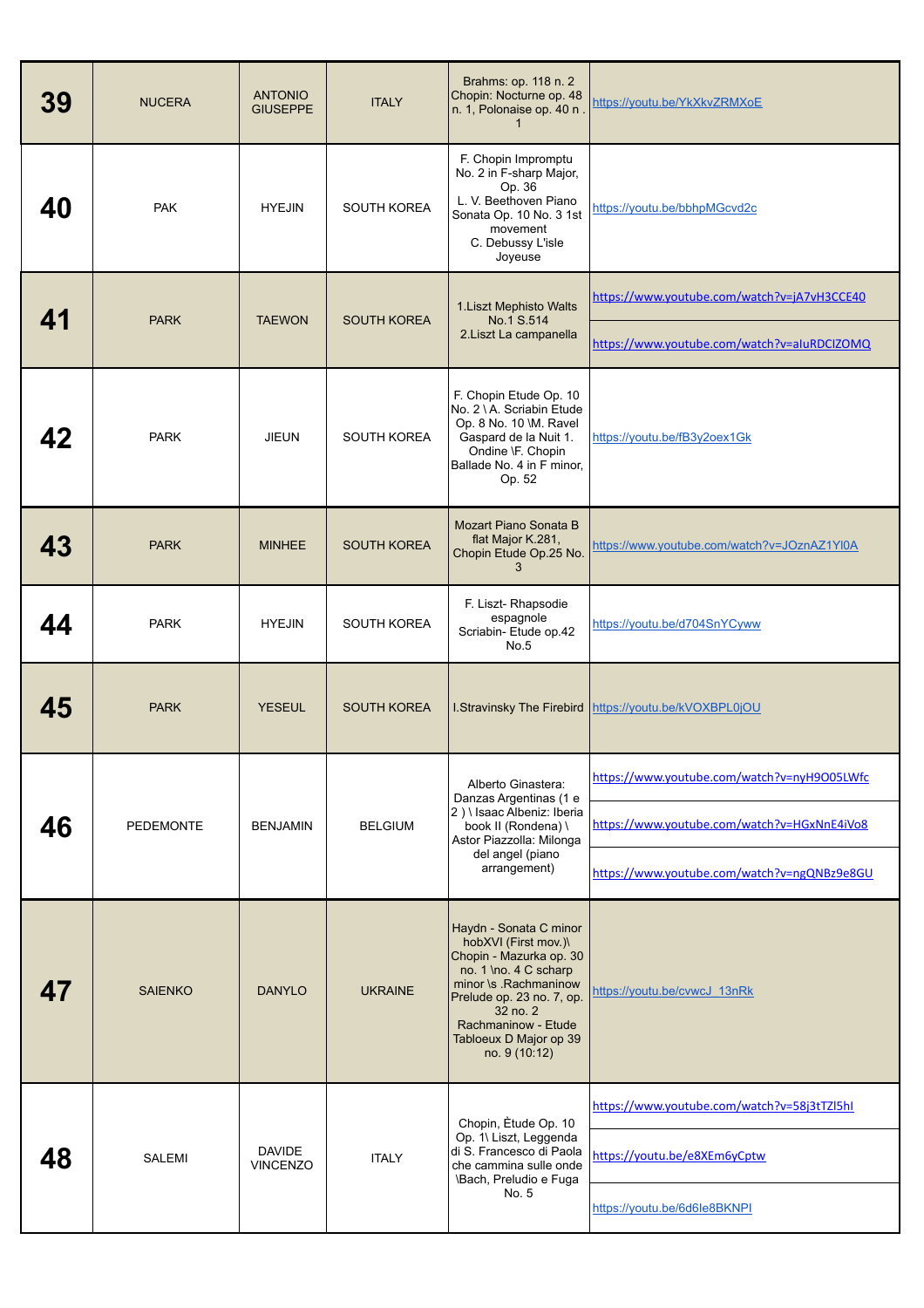| 49 | <b>SATO</b>      | <b>YUKI</b>     | <b>JAPAN</b>   | François Couperin : Les<br>Roseaux \ Jean-Philippe<br>Rameau : Le Rappel des<br>Oiseaux \ Claude<br>Debussy: Étude n°3<br>"Pour les Quartes"<br><b>Maurice Ravel: Toccata</b><br>(from "Le Tombeau de<br>Couperin")                                         | https://youtu.be/T9bvGYRMFPs |
|----|------------------|-----------------|----------------|-------------------------------------------------------------------------------------------------------------------------------------------------------------------------------------------------------------------------------------------------------------|------------------------------|
| 50 | <b>SHIN</b>      | <b>DONGWON</b>  | SOUTH KOREA    | Scarlatti Sonata in F<br>minor, K. 466<br>Schumann Fantasie in C<br>Major, Op. 17/ 1st mov<br>Chopin Etude in C<br>Major, Op. 10 No. 7<br>Ginastera Sonata No.1<br>Op. 22/ 4th mov                                                                          | https://youtu.be/cwIULQ5sOtQ |
| 51 | <b>STAIGER</b>   | <b>MATTHIAS</b> | <b>GERMANY</b> | 1. Johann Sebastian<br>Bach: Prelude & Fugue,<br>No. 17 in A-flat major,<br><b>BWV 862 (WTC I)</b><br>2. Pjotr Iljitsch<br>Tschaikowski: October,<br>Autumn Song (The<br>Seasons, Op. 37b)<br>3. Aram Chatschaturjan:<br>Toccata in E-flat minor,<br>Op. 11 | https://youtu.be/YnZQndb9XnQ |
| 52 | SU               | PEIYAO          | <b>CHINA</b>   | Liszt - Transcendental<br>Etudes - No. 10 Allegro<br>agitato molto<br>Beethoven - Sonata No.<br>24 in F-sharp major, Op.<br>78 "Á Thérèse"<br>Ravel - Alborada del<br>Gracioso                                                                              | https://youtu.be/ybty2sx3DHA |
| 53 | <b>TASHCHIAN</b> | <b>ALIN</b>     | <b>IRAN</b>    | Mendelssohn - Prelude<br>and Fugue op. 35 no. 1<br>in e minor<br>Beethoven - Polonaise<br>op. 89 in C major<br>Rachmaninoff - Etude<br>Tableau op. 33 no. 6 in e<br>flat minor                                                                              | https://youtu.be/hCgyQ-f1eHY |
| 54 | <b>TSIKO</b>     | <b>RADYMYR</b>  | <b>UKRAINE</b> | S. Rachmaninoff - Piano<br>Sonata No. 2, Op. 36                                                                                                                                                                                                             | https://youtu.be/qhLvzGXIwoE |
| 55 | <b>WANG</b>      | <b>CHEN</b>     | <b>CHINA</b>   | Schubert Sonata D845<br>1st mvt \ Beethoven Op.                                                                                                                                                                                                             | https://youtu.be/1_tX6THLt5k |
|    |                  |                 |                | 111 1st mvt                                                                                                                                                                                                                                                 | https://youtu.be/jv msDR zlw |
| 56 | WU               | <b>JINXIU</b>   | <b>CHINA</b>   | 1. William Bolcom, the<br>Serpent's Kiss<br>2. Chopin, Brilliant<br>Variations, Op.12                                                                                                                                                                       | https://youtu.be/BNSUoZMSo2k |
| 57 | <b>XIA</b>       | <b>SHIYU</b>    | <b>CHINA</b>   | R.Schumann<br>Humoreske Op.20<br>(Auswahl) \ S. Prokofiev<br>Sarcasmen Op.17                                                                                                                                                                                | https://youtu.be/acTaPYg-vfU |